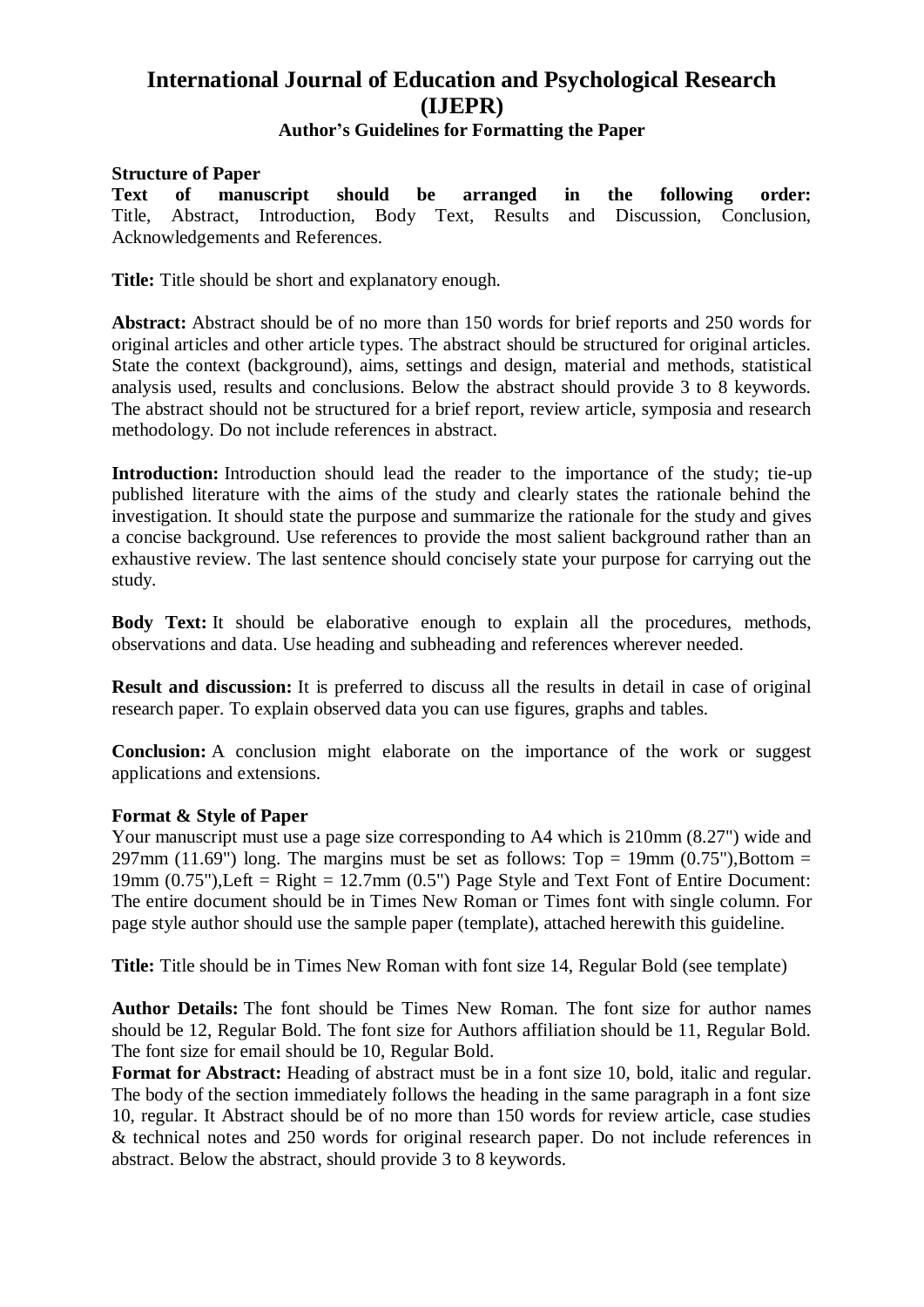**Format for body Text:** The body of the manuscript text must be in a font size 10, regular.

**Section Headings:** No more than 3 levels of headings should be used. All headings must be in 10pt font.

**Level-1 Heading:** A level-1 heading must be in a font size 10, bold face capitals, centered and should be spaced with single line above and below. For example, see heading "INTRODUCTION" in sample paper.

**Level-2 Heading:** A level-2 heading must be in italic, left-justified and should be spaced 6 point above and 3 point below. For example, see heading "Selecting a Template" in sample paper.

**Level-3 Heading:** A level-3 heading must be in regular and numbered with an Arabic numeral if needed. The body of the level-3 section immediately follows the level-3 heading in the same paragraph. For example, see heading "For author/s of only one affiliation" in sample paper. Use more headings, if needed as per instruction given in sample paper.

**Figures and Tables:** Place figures and tables at the places where they needed. All tables should be in Classic 1 format with borders to heading and subheading columns. Large figures and tables may span across both columns. To do so select text above one column table and convert it in two column and then select text below one column table and convert it into two column. Figure captions should be below the figures; table heads should appear above the tables. Insert figures and tables after they are cited in the text. Use the abbreviation "Fig. 1", even at the beginning of a sentence. We suggest that you use border for graphic (ideally 300 dpi), with all fonts embedded) and try to reduce the size of figure to be adjust in one column. Figure and Table Labels: Use 8 point Times New Roman for Figure and Table labels. Use words rather than symbols or abbreviations when writing Figure axis labels to avoid confusing the reader.

**Page Numbers, Headers and Footers:** Page numbers, headers and footers must not be used.

**Links and Bookmarks:** All hypertext links and section bookmarks should be removed from papers.

**References:** List and number all bibliographical references in 9-point Times, single-spaced, at the end of your paper. When referenced in the text, enclose the citation number in square brackets, for example [1]. Where appropriate, include the name(s) of editors of referenced books. The template will number citations consecutively within brackets [1]. The sentence punctuation follows the bracket [2]. Refer simply to the reference number, as in [3]-do not use "Ref. [3]" or "reference [3]" except at the beginning of a sentence: "Reference [3] was the first . . ." Number footnotes separately in superscripts. Place the actual footnote at the bottom of the column in which it was cited. Do not put footnotes in the reference list. Use letters for table footnotes. Unless there are six authors or more give all authors' names; do not use "et al.". Papers that have not been published, even if they have been submitted for publication, should be cited as "unpublished" [4]. Papers that have been accepted for publication should be cited as "in press" [5]. Capitalize only the first word in a paper title, except for proper nouns and element symbols. For papers published in translation journals, please give the English citation first, followed by the original foreign-language citation [6].

[1] G. Eason, B. Noble, and I. N. Sneddon, "On certain integrals of Lipschitz-Hankel type